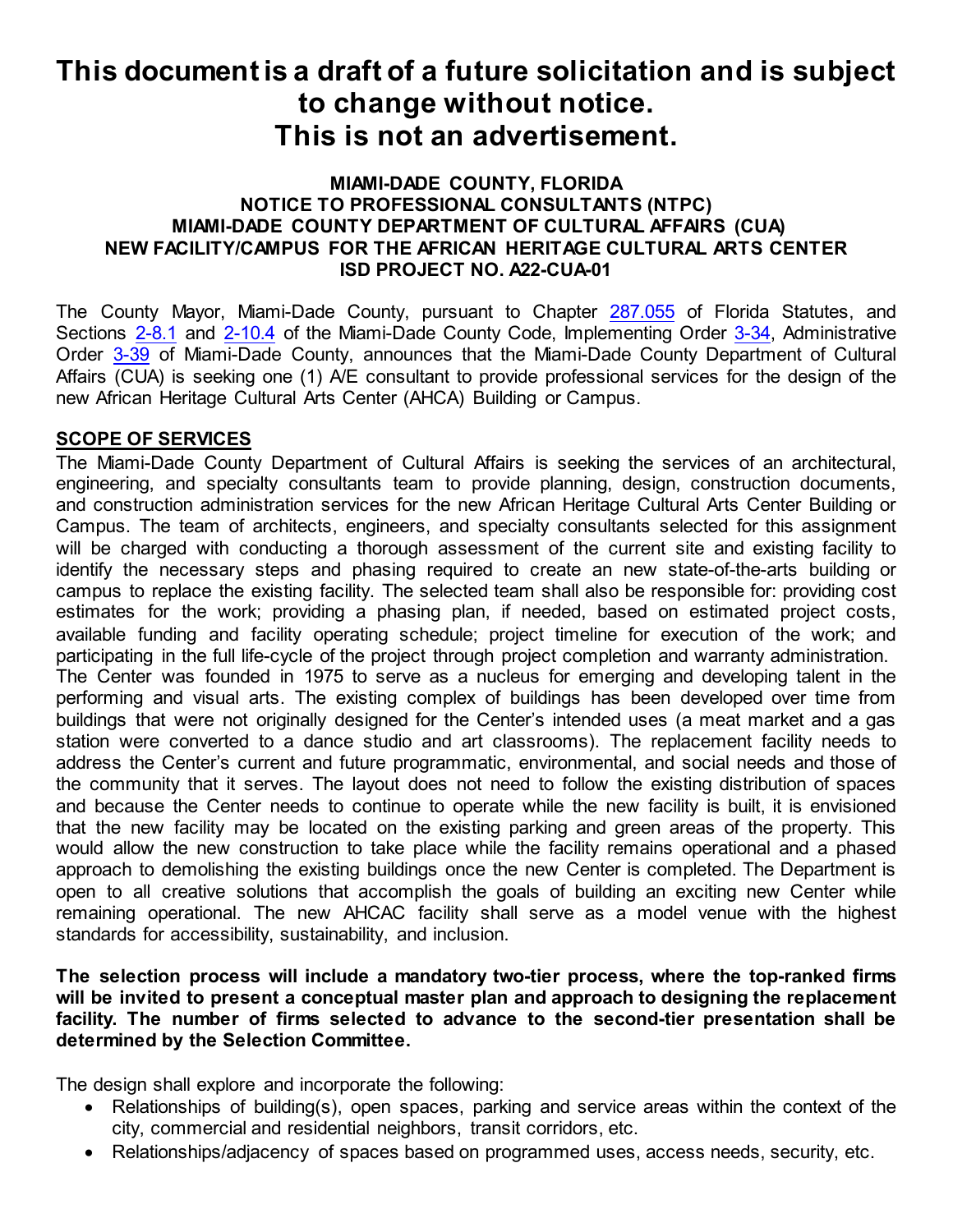- Maximizing best practices and measures for addressing sea-level rise and sustainability/resiliency issues
- Use of courtyards, exterior landscaped and hardscaped areas for use as programming areas for instruction activities, outdoor concerts, festivals, art displays, community gathering spaces, etc.
- Building orientation, massing, covered walkways, shading devices, etc. that maximize environmental comfort and wellbeing both indoors and outdoors
- Design solutions that address the safety of users and patrons and minimize unauthorized intrusion while providing a welcoming connection between the Center and the community
- Ease of pedestrian and vehicular circulation throughout the site including general circulation, student drop-off/pick-up from cars and buses, loading/service areas to accommodate semitrailers up to 40' in length, staff parking, patron parking, waste and recycling pick-up areas, etc.
- Zoning for different day and evening functions and circulation patterns
- Addressing visual impact, noise, odors, and traffic, both internal and external to the site
- Providing loading dock with adjacent area for temporary and long-term storage of materials, supplies, equipment, sets and scenery, etc.
- Maximizing operational efficiencies and life cycle cost effectiveness by incorporating features such as:
	- o Using occupancy sensors
	- o Minimizing piping runs
	- o Using exterior and interior materials that are durable, permanent, vandal resistant, easily maintained
	- o Employing latest technological advances in materials and systems to meet resiliency measures, sea-level rise objectives, and LEED certification
- Collaboration with specialty consultants such as theater planners and acoustical consultants to establish appropriate STC ratings of spaces and industry best practices for building archetype, material selections, room shaping, equipment and system specifications, etc.
- Incorporation/relocation of existing Art in Public Places commissioned artwork by Xaviera Simmons and digital marquee screen

The scope also includes participation in community/stakeholder presentations.

### *Building Program:*

- Administrative offices for six (6) full time and two (2) part time employees
	- o Reception/customer service area
	- o Conference room for 18 users
	- o Security station/office (Security Manager)
	- o IT room/central station
- Studio Theater
	- o 200-300 seats (depending on configuration) with technical services booth/control room for specialized lighting, projection, and sound systems
	- o Ticket booth area
	- o Concession area
	- o Two (2) rehearsal studios for 25-30 students each (for acting, musical theater,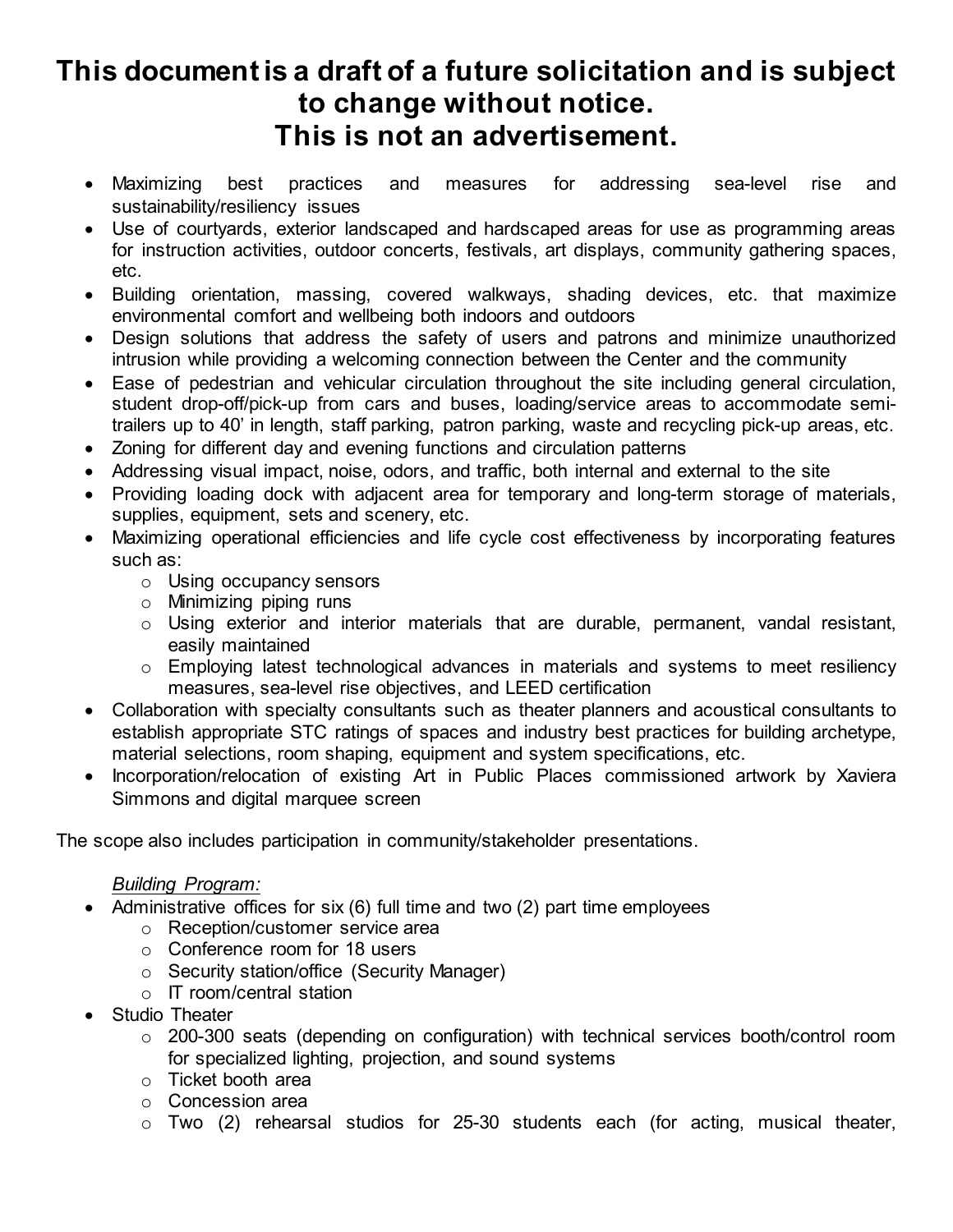pantomime, stage movement, show dance, etc.)

- o Back stage loading area with a 10' wide x 12' high door
- o Scene shop adjacent to the Studio Theater and loading dock
- o Principal and chorus dressing rooms with restrooms, showers, and locking storage cabinets
- o Green room
- o Offices for Theater Administrator, Cinematic Arts Manager, and two (2) technical staff members
- o Lockable storage spaces for:
	- **Example 1** Lighting and sound equipment
	- Moveable furniture such as platforms, chairs, stands, stanchions, etc.
	- Stage sets/scenery/props
- Art gallery/display space with museum-quality lighting and climate/humidity control systems
	- o Art curator's office
	- o Secure storage
- Music Hall
	- o 175-200 seats (depending on configuration) and adjacent piano storage
	- o Four (4) music practice rooms for individual/small group instruction
	- $\circ$  Two (2) choral studios for 25-30 students each
	- $\circ$  Offices for three (3) staff members
	- o Secure storage spaces for:
		- **Equipment and instruments**
		- Moveable furniture such as platforms, chairs, stands, lecterns, stanchions, etc.
- Dance Studios
	- $\circ$  One (1) large space for 35 students
	- $\circ$  Two (2) mid-size dance studios for 25 students each
	- o All dance spaces to have sprung wood floors, mirrors, ballet barres, and moveable curtains
	- $\circ$  Offices for three (3) staff members
	- o Storage for dance costumes and props
	- $\circ$  Sufficient space for a piano storage in the dance studios
	- o Dressing rooms (these may be shared with the studio theater)
- Visual Arts
	- $\circ$  One (1) computer lab/media room/graphic arts space for 10-15 students
	- $\circ$  One (1) fine arts studio for 25 students with tables and easels
	- o One (1) crafts/ceramics studio for 15 students with kiln and storage for drying and/or displaying ceramic artwork
	- o One (1) fashion arts and hand drawing room for 25 students
	- $\circ$  One (1) sewing program room for 10-15 students with space for commercial sewing machines and pattern making/layout tables
	- o One (1) TV/video/film/photography studio
	- $\circ$  Offices for three (3) staff members
	- o All spaces to include secure equipment storage
	- $\circ$  Spaces to include sinks/running water as needed
- Multi-Purpose Hall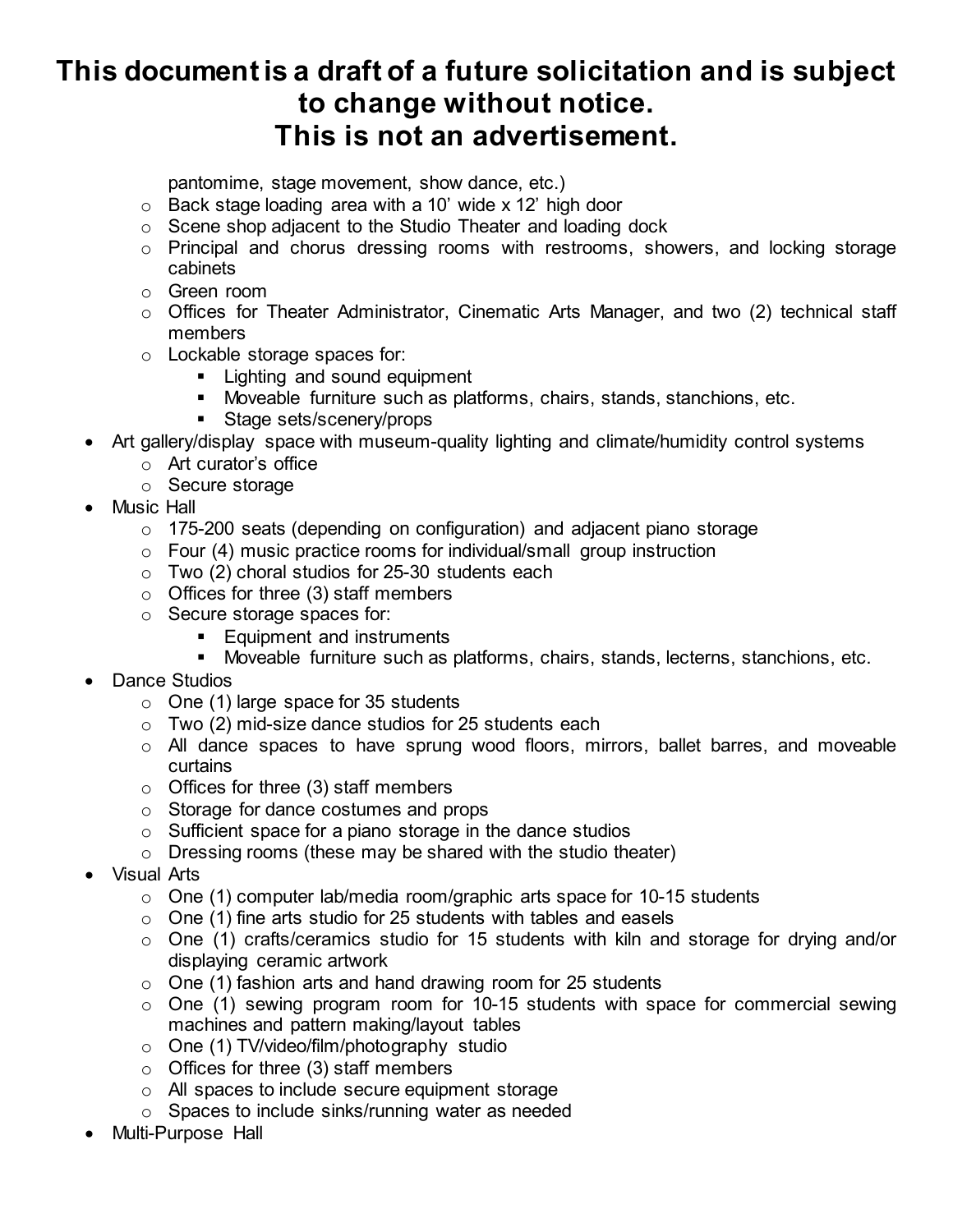- $\circ$  Flexible space with moveable partitions to divide the room into three (3) equal spaces
- o Adjacent catering kitchen with access for loading/unloading merchandise
- Facilities Management
	- o Office for Facilities Manager and locker space for maintenance personnel
	- o Maintenance storage area
- Café/Vending/Bookstore
- Outdoor Amenities
	- o Amphitheater/concert area
	- o Open air spaces conducive to instruction activities with emphasis on security, privacy, and comfort
	- o Arts focused playground area
	- o Sculpture garden

Covered walkways, shade canopies and shade trees to make outdoor spaces usable/comfortable during harsh weather conditions

#### **TERMS**

The County intends to retain one consultant under a non-exclusive Professional Services Agreement (PSA) with an effective term of four (4) years with two (2), one-year (1) option to renew. The PSA has an estimated total cost of two million five hundred thousand dollars (\$2,500,000.00); exclusive of a five percent (5%) dedicated allowance (\$125,000.00) for testing, inspections and claims analysis; a two hundred fifty thousand dollars (\$250,000.00) contingency allowance; and a one hundred twentyfive thousand dollars (\$125,000.00) allowance for reimbursable expenses.

No minimum amount of work or compensation will be assured to the retained consultant. The County reserves the right to re-use the work products of the retained consultant and to retain other consultants to provide the same or similar services at its sole discretion.

#### **PREFERRED EXPERIENCE AND QUALIFICATIONS**

1) The prime and sub-consultant firms are highly preferred to have the following qualifications:

a) Three (3) years relevant experience within the last seven (7) years in performing comprehensive master planning services for cultural facilities.

b) Experience within the last seven (7) years in designing (including the production of construction documents) a cultural and/or arts facility (cultural arts center, performing arts venue, theater, etc.) as new construction or major renovation with a minimum \$7 million construction value.

c) Experience within the last seven (7) years of successfully gathering input from key stakeholders such as not-for-profit organizations, artists, facility operators, renters, and patrons, for the purpose of providing design solutions that maximize the use of new and/or existing spaces based on programmatic goals.

Team members are highly preferred to meet or exceed the above program specific qualifications and provide three (3) client references of comparable contracts, ongoing or completed within the last seven (7) years, demonstrating that the team members meet the qualifications as stipulated above. The following is to be included for each client reference:

i) Client;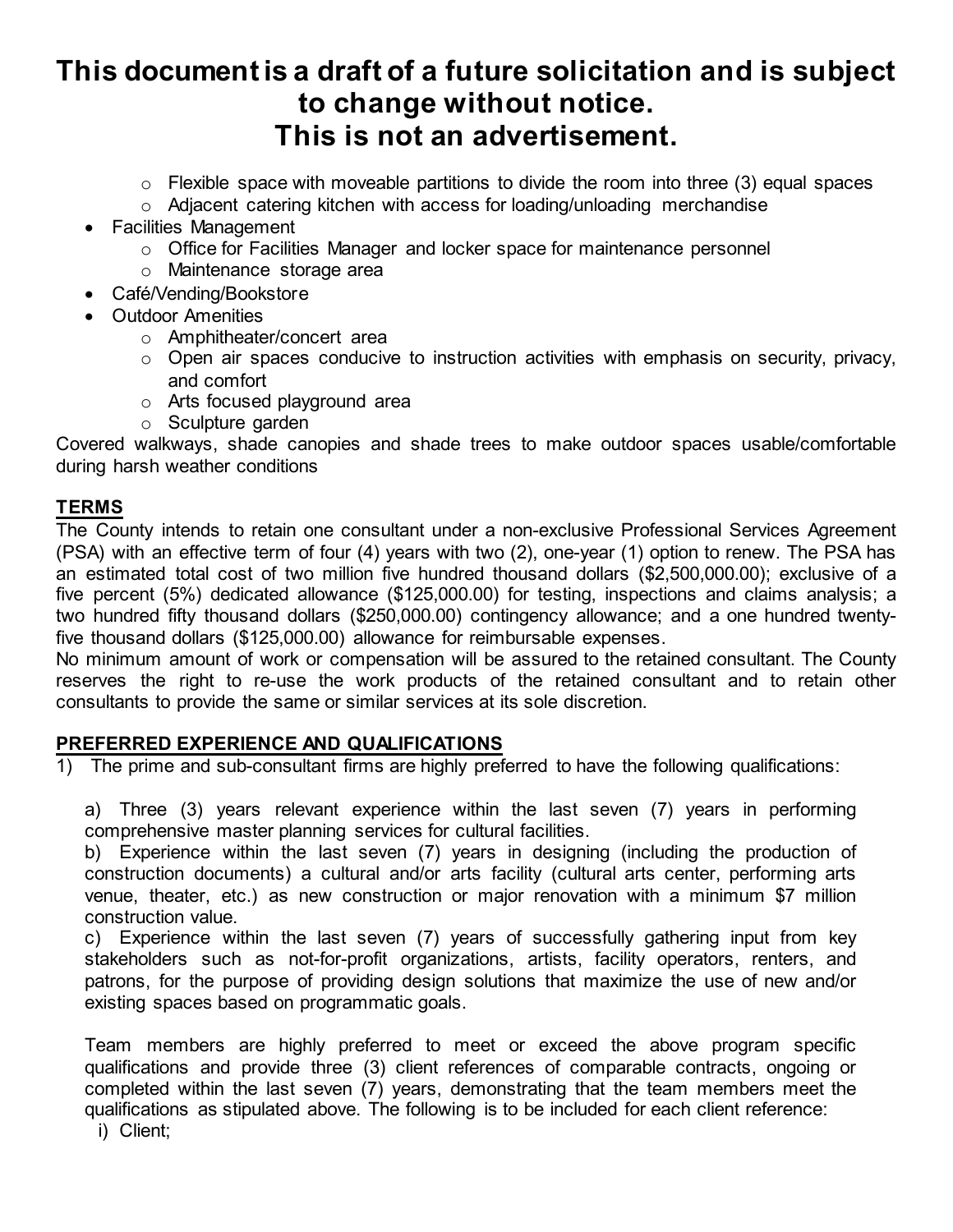ii) Description of each firm's work on the project, including the firm's total compensation for the contracted services; and

iii) Client's contact person, phone number, and email address

iv)Details to support whether each team member's particular expertise relevant to the solicitation was gained while employed by the respondent firm or as a member of another firm/team.

2) The prime should identify the following individuals on their team:

a) Senior Architect - Must be a State of Florida licensed architect with a preferred five (5) years' experience in projects of similar size and scope. LEED accreditation or experience preferred.

b) Project Manager - Must have a Bachelor's degree in Architecture and a preferred two (2) years' experience in projects of similar size and scope. LEED accreditation or experience preferred.

c) Construction Project Manager – Must have a Bachelor's degree in Architecture, Engineering, or Construction Management and a preferred two (2) years' experience in managing construction projects of similar size and scope. LEED accreditation or experience preferred.

3) Specialty Consultants (Theater Consultant, Acoustical Consultant, Sound and Communications Consultant, Security Consultant, LEED Consultant including commissioning agent, Cost Estimator, Scheduling/Claims Analysis Consultant, and other specialty consultants as needed to perform the scope of work identified by the A/E and Owner as part of the facility-wide assessment):

a) Should demonstrate a preferred five (5) years of experience in the design and specification of the specialty systems/equipment.

#### **A/E TECHNICAL CERTIFICATION REQUIREMENTS**

- **14.00 Architecture (PRIME)**
- **18.00 Architectural Construction Management (PRIME)**
- 10.05 Contamination Assessment and Monitoring
- 11.00 Structural Engineering
- 12.00 Mechanical Engineering<br>13.00 Electrical Engineering
- **Electrical Engineering**
- 14.00A Interior Design
- 16.00 General Civil Engineering
- 17.00 Engineering Construction Management
- 20.00 Landscape Architecture

The selected Team (Prime and Sub-Consultants) will not be eligible for award of any construction contracts.

#### **CONTRACT MEASURES**